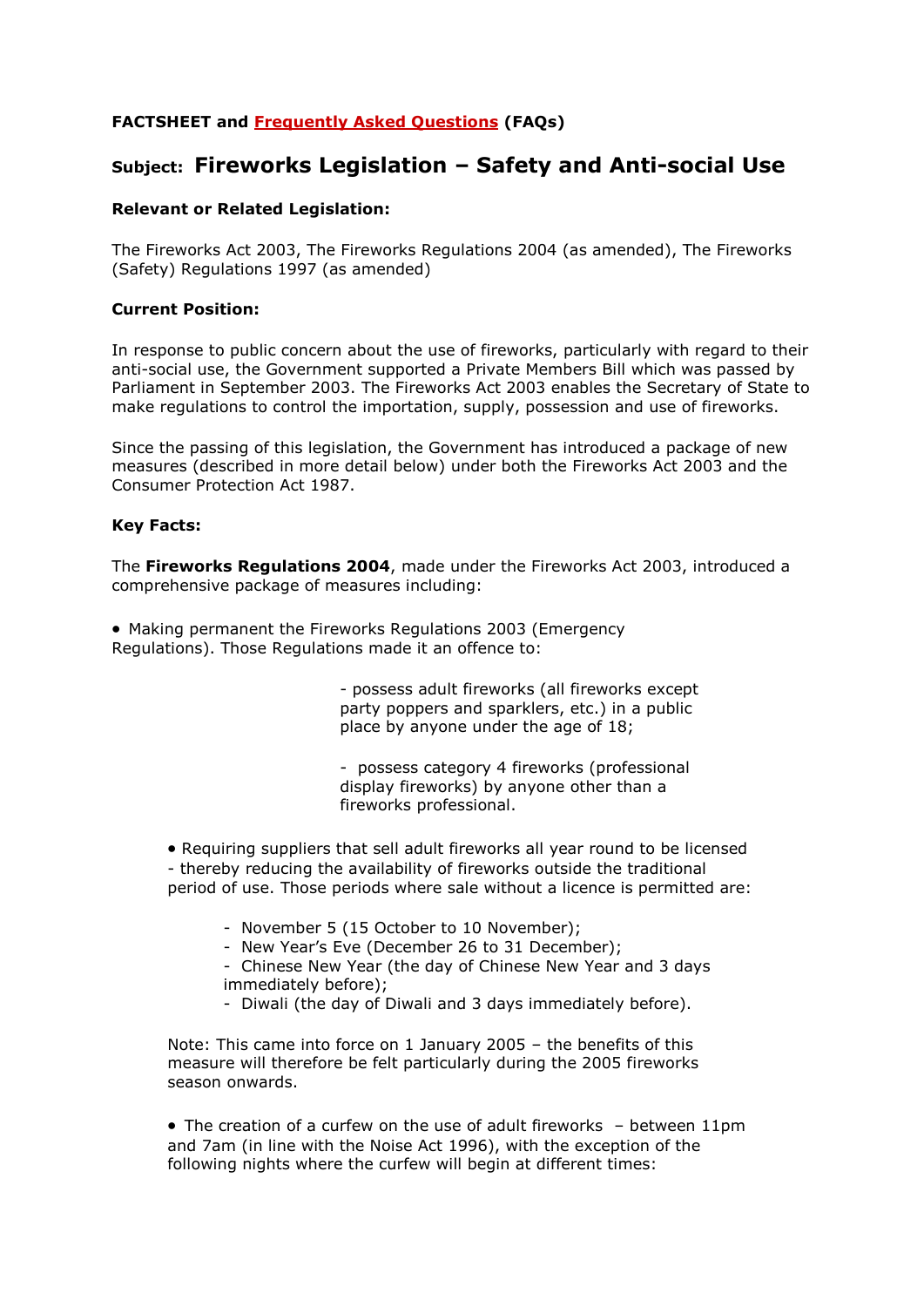- November 5th 12 midnight;
- New Years Eve 1am;
- Chinese New Year 1am;
- Diwali night 1am.

• The imposition of a maximum decibel limit - 120 decibels - on all category 3 fireworks.

 Requiring suppliers of fireworks to display a sign informing customers that:

- it is illegal to supply adult fireworks and sparklers to anyone under the age of 18;

- it is illegal for anyone under the age of 18 to possess adult fireworks in a public place.

 Giving licensing authorities the power to request information from suppliers about transactions of fireworks over 50 kg of explosive content, such as:

- to whom they have supplied;
- where they obtained the fireworks; and
- the exact weight of the transaction

 Importers of fireworks to supply information, at the point of entry, as to the destination (first point(s) of call) of their consignments to help ensure they are destined for legal storage and distribution

Note: This came into force on 1 January 2005 – the benefits of this measure will therefore be felt particularly during 2005 fireworks season onwards.

The **Fireworks (Safety) (Amendment) Regulations 2004** amend the Fireworks (Safety) Regulations 1997 (see below) and consist of the following measures:

 Enshrining in law the fireworks industry's ban on the supply of air bombs to the general public;

 Placing stricter controls on rockets by redefining "mini-rockets" (which are prohibited under the 1997 Regulations) to include a broader range of products;

 Encouraging suppliers of fireworks to be more diligent when selling fireworks to customers whose age may be ambiguous i.e. asking for age verifying identification.

Furthermore, the **Fireworks (Safety) Regulations 1997**, made under the Consumer Protection Act 1987, achieve the following with regard to fireworks:

 ban supply of aerial shells, aerial maroons, shells-in-mortar and maroons-in-mortar, bangers, mini-rockets and fireworks of erratic flight (e.g. squibs, jumping crackers, helicopters) to the public;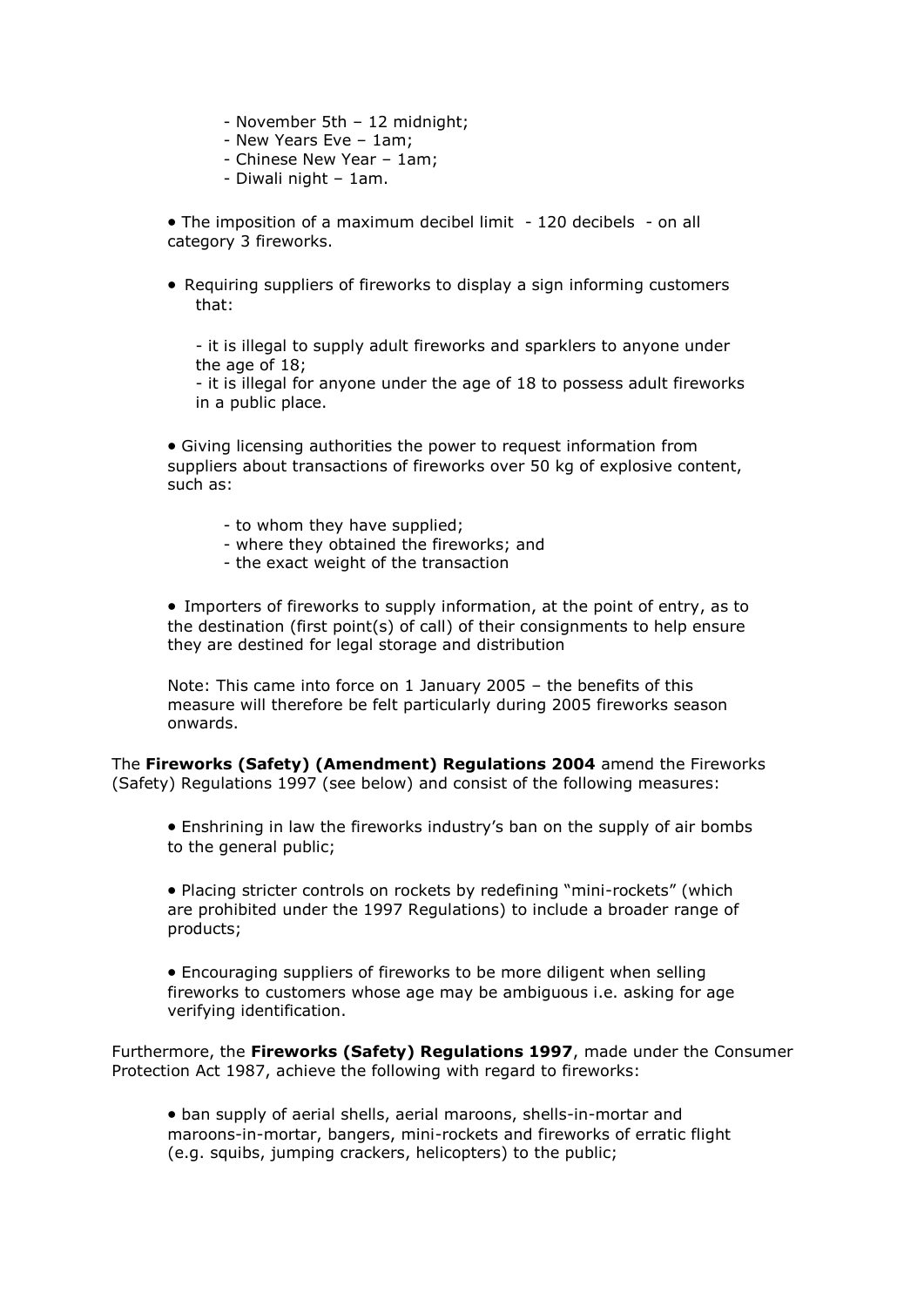ban supply to the public of some large and powerful fireworks (Note: these fireworks can continue to be supplied to people who are in the business as a professional organiser or professional operator of firework displays);

• set 18 as the minimum age for purchasing fireworks (apart from certain fireworks such as caps, cracker snaps and party poppers which can be supplied to persons 16 and over); and

• require all fireworks on sale to the public to comply with the British Standard BS 7114 - which governs the safe construction, testing and labelling of fireworks.

#### **Additional Facts:**

• Section 80 of the Explosives Act 1875 makes it an offence to set off fireworks in the street. This is punishable by a fixed penalty notice attracting the upper tier fine of £80.

• Police also have the power to issue fixed penalty notices to those under the age of 18 caught possessing fireworks in a public place or those breaching the 11 pm curfew time. Again, the offence attracts the upper tier fine of £80.

• It is an offence under the Explosives Act 1875 to tamper with or modify fireworks.

• It is an offence under the Explosives Act 1875 for suppliers to store fireworks without either being registered or licensed by the local authority or licensed by the Health and Safety Executive (the appropriate licence is determined by the weight of the fireworks stored).

• The Health and Safety Executive are currently revising the registration and licensing requirements under the 1875 Act. They expect to replace this legislation with regulations made under the Health and Safety at Work Act 1974 (the Manufacture and Storage of Explosives Regulations). Among other things, this will also allow for licences to be refused and revoked if the applicant or holder is judged an unfit person.

### **Frequently Asked Questions (FAQs)**

**Q1. Why doesn't the Government pass laws to regulate fireworks?**

**Q2. How many people are injured by fireworks each year?**

**Q3. Why doesn't the Government do more to warn the public about fireworks hazards?**

**Q4. Will the Government ban the sale of fireworks?**

**Q5. What is the Government doing about distress and injuries caused to animals?**

**Q6. What is the Government doing to stop people throwing fireworks in the street?**

**Q7. Will the Government do something about the noise caused by fireworks? Q8. Why are category 2 fireworks not covered by the statutory category 3 noise limit of 120 decibels?**

**Q9. What is an adult firework?**

**Q10. Why are fireworks available all year round?**

**Q11. How can we be sure that fireworks don't fall into the wrong hands and**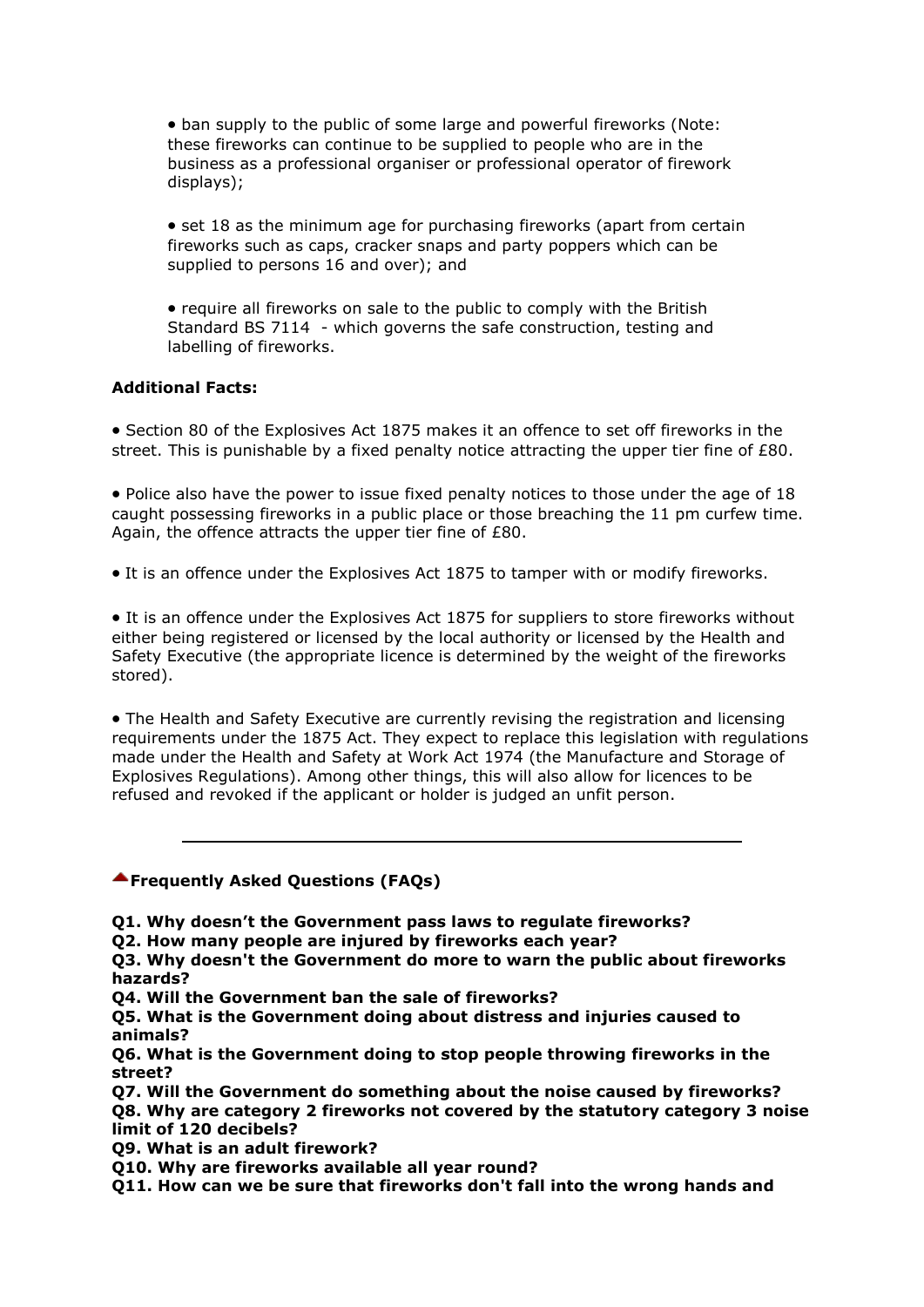**that fireworks are stored safely?**

|  |  |  |  |  | Q12. Wouldn't it be better to limit the use of fireworks to organised displays? |  |
|--|--|--|--|--|---------------------------------------------------------------------------------|--|
|  |  |  |  |  |                                                                                 |  |

- **Q13. How can we be sure that organised displays are safe?**
- **Q14. Most fireworks are imported. How can we be sure they are safe?**
- **Q15. Where can I get further information?**

#### **Q1. Why doesn't the government pass laws to regulate fireworks?**

It does and it has. The Government has recently introduced a number of measures to regulate the supply, possession and use of fireworks under the **Consumer Protection Act 1987** and the **Fireworks Act 2003**. The introduction of any further measures at this time would be premature given the recent changes to the Regulations. We will, however, keep the effectiveness of the new measures under constant review.

### **Q2. How many people are injured by fireworks each year?**

In recent years approximately 1,000 people per year have required treatment at hospital casualty departments, with 5% of these being classed as "serious accidents" requiring a stay of one or more nights in hospital. With the new regulations it is hoped that this level of injuries will be reduced.

#### **Q3. Why doesn't the Government do more to warn the public about fireworks hazards?**

The DTI runs an annual [firework safety campaign](http://www.dti.gov.uk/fireworks/index.htm) working closely with the police, fire brigades, and local authority environmental health, education and trading standards departments as well as certain charities. In addition, many local authorities and fire services run local firework safety campaigns in the run-up to the firework season and play an active role in informing retailers of their legal obligations.

The Department has also launched an educational [Firework Safety web site](http://www.dti.gov.uk/fireworks/index.htm) aimed at adults, children and teachers which offers advice on fireworks and the law, and where information leaflets, the Fireworks Code and campaign packs for schools may be viewed and downloaded.

#### **Q4. Will the Government ban the sale of fireworks?**

No. The Government does not believe that the case has been made for banning the sale of fireworks to the public. We have looked very closely at this, and believe that such a ban could lead to the development of a black market in fireworks and could also encourage people to produce homemade devices. When used sensibly and with consideration for others, fireworks are a very popular form of family entertainment.

#### **Q5. What is the Government doing about distress and injuries caused to animals?**

Under section 1 of the **Protection of Animals Act 1911** it is an offence to cause any unnecessary suffering to any domestic or captive animals. The penalty on conviction is a fine of up to £5000 or up to six months imprisonment, or both. Enforcement of this section of the Act rests with trading standards, the police or the RSPCA as appropriate.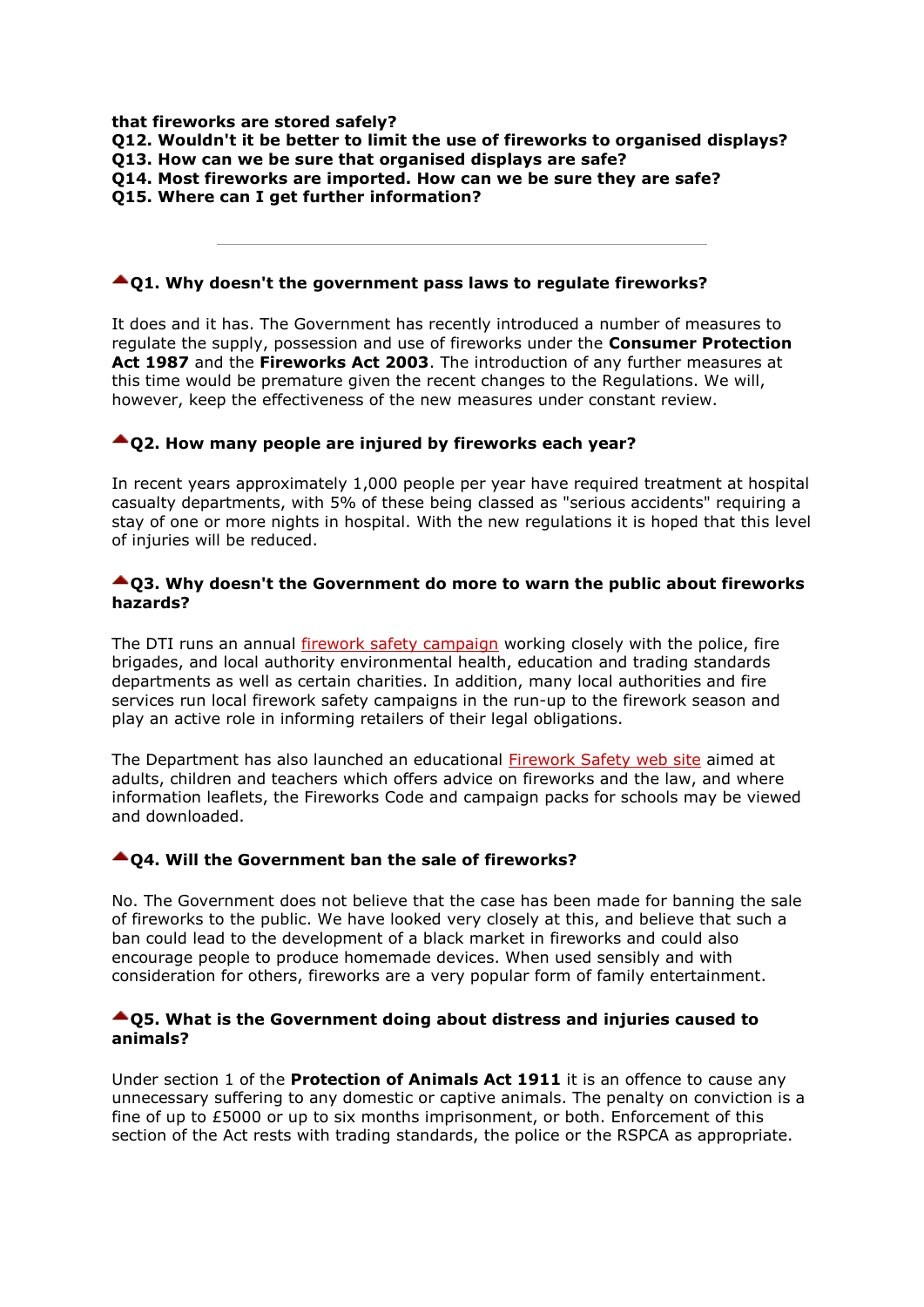#### **▲ Q6. What is the Government doing to stop people throwing fireworks in the street?**

This is already an offence under section 80 of the Explosives Act 1875 which prohibits the throwing or setting off of fireworks in any highway, street, thoroughfare or public place. The power to enforce this section of the Act rests with the police. Anyone found guilty is liable to a fine of up to £5,000. Fixed penalty notices (on-the-spot fines) can also be issued for this offence.

In addition the new Fireworks Regulations 2004 make it an offence for anyone under the age of 18 to possess fireworks in a public place. Those most prone to this sort of behaviour are the under 18s and it is hoped that this regulation, which is also punishable by fixed penalty notice, will further reduce such incidents.

## **Q7. Will the Government do something about the noise caused by fireworks?**

The Government has introduced a curfew on the use of fireworks during night hours (11 pm to 7 am) and have also imposed a 120 decibel (AI) limit on category 3 fireworks (consumer display fireworks). In addition to these statutory measures, the fireworks industry have pledged to work to achieve a lower level of between 113 and 115 decibels (AI).

In certain circumstances excessive noise from fireworks could be deemed a statutory nuisance under Part III of the Environmental Protection Act 1990 which is the responsibility of the Department of the Environment, Food and Rural Affairs (DEFRA). This Act provides local authorities with powers to prevent or abate noise nuisance from premises and land. It is for local authority environmental health officers to judge whether a problem complained about may be considered a "statutory nuisance" and to act accordingly.

#### **Q8. Why are category 2 fireworks not covered by the statutory category 3 noise limit of 120 decibels?**

Section 5 of the Fireworks Act 2003 does not allow for the regulation of category 1 (party poppers, etc.) and 2 fireworks (garden fireworks). However, given the generally small nature of such fireworks (evidenced by the short distance for measuring noise emitted from them), we consider that these fireworks do not present as much of a nuisance as their category 3 cousins.

Notwithstanding the above, the Government intends to make it a statutory requirement that all fireworks comply with the new harmonised European Standard on fireworks (BS EN1403). This standard is expected to be completed sometime in 2005 and will replace the current BS 7114. Among other things, this standard sets out maximum noise levels for category 2 and 3 fireworks – that level being the same as stipulated in the 2004 Regulations for Category 3 fireworks (120 decibels). The Government will make this a legal requirement by referencing this standard under the Consumer Protection Act 1987.

### **Q9. What is an adult firework?**

An adult firework is any firework except for a cap, cracker snap (Christmas cracker), novelty match, party popper, serpent, throw-down or sparkler.

#### **Q10. Why are fireworks available all year round?**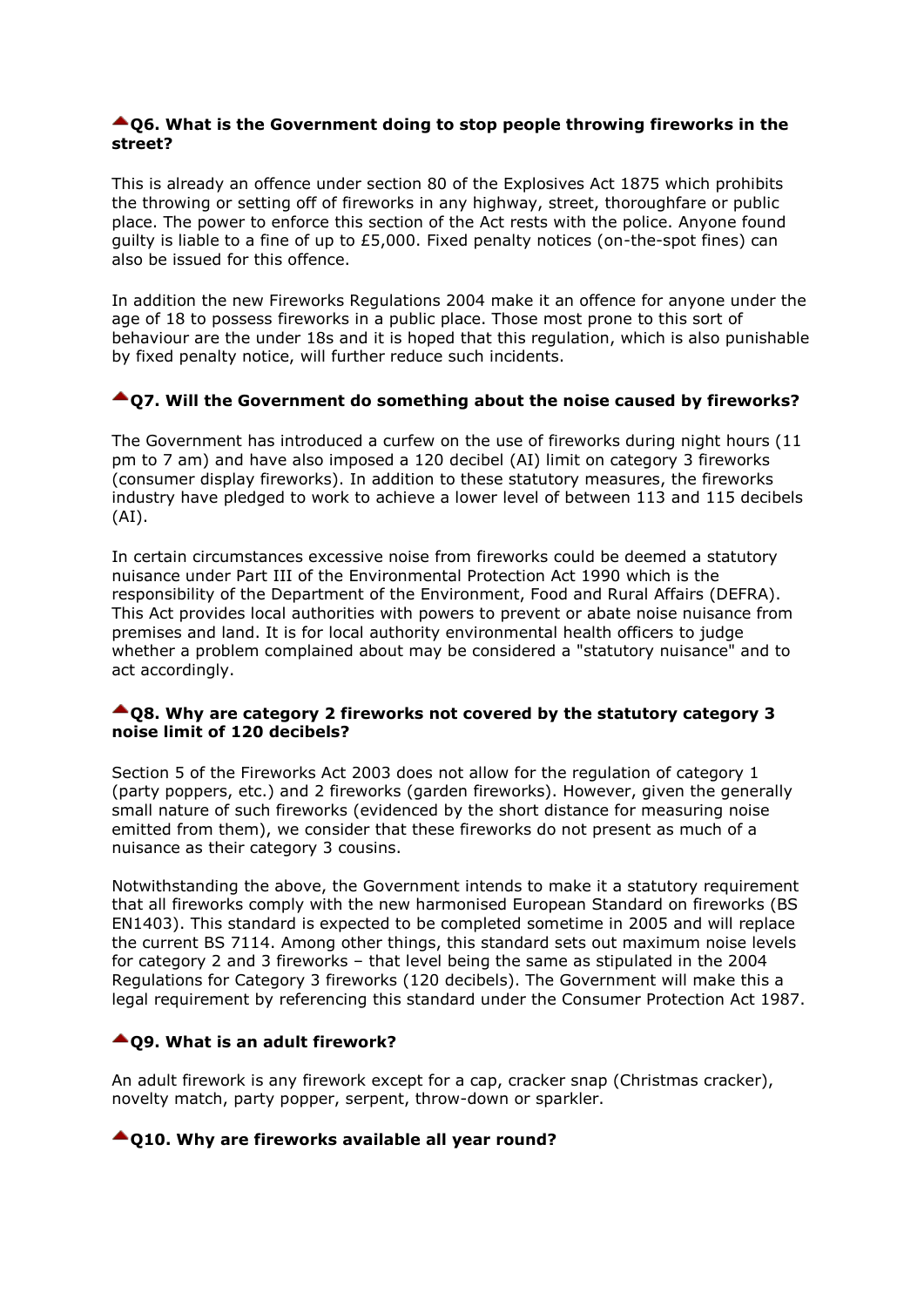Under a long-standing voluntary code of practice the firework industry agreed that fireworks should only be sold in the three weeks before 5 November and for a few days afterwards, and for a similar period around New Year. Government, industry and Trading Standards have all reinforced this message to retailers.

Under the Fireworks Regulations 2004, we have introduced a requirement that those that supply fireworks outside of traditional and multi-cultural periods will have to apply for a licence to do so. There are strict conditions for eligibility (such as having never been convicted under the Fireworks Act 2003 and Consumer Protection Act 1987) as well as the licence attracting a relatively high fee to enable robust enforcement.

Due to come into force on 1 January 2005, it is expected that this regulation will contain the fireworks season (and therefore fireworks use) to within these times, curtailing the creeping expansion of the season.

#### **Q11. How can we be sure that fireworks don't fall into the wrong hands and that fireworks are stored safely?**

It is an offence to keep fireworks (except those for private use) on premises which have not been registered or licensed for that purpose. The Health and Safety Executive and Trading Standards vigorously enforce this law.

Under the Control of Explosives Regulations 1991 individuals can store fireworks for private use for up to 14 days provided they are kept in a safe and suitable place with due precautions for public safety.

It is also an offence for any person other than a fireworks professional to possess category 4 fireworks. This offence is enforced the police.

### **Q12. Wouldn't it be better to limit the use of fireworks to organised displays?**

It is sometimes argued that the use of fireworks should be restricted to licensed organised displays. But fireworks can provide a popular form of family entertainment provided they are used safely and the Government is not persuaded that there is a case for banning the retail sale of fireworks.

### **Q13. How can we be sure that organised displays are safe?**

Many public displays are covered by the Health & Safety at Work Act 1974. This requires that the safety of operators and the public must be safeguarded. While we encourage all operators to be properly trained, the Government does not have any immediate plans to require display operators to undergo mandatory training as there is little evidence to suggest that the injuries sustained at fireworks displays are as a result of operator incompetence.

### **Q14. Most fireworks are imported. How can we be sure they are safe?**

Most fireworks sold to the general public in the UK originate in China. But whether fireworks are imported or made here in the UK, all which are intended for use by the public, must meet the requirements of the Fireworks (Safety) Regulations 1997 (as amended), the Fireworks Regulations 2004 and the British Standard BS 7114.

### **Q15. Where can I get further information?**